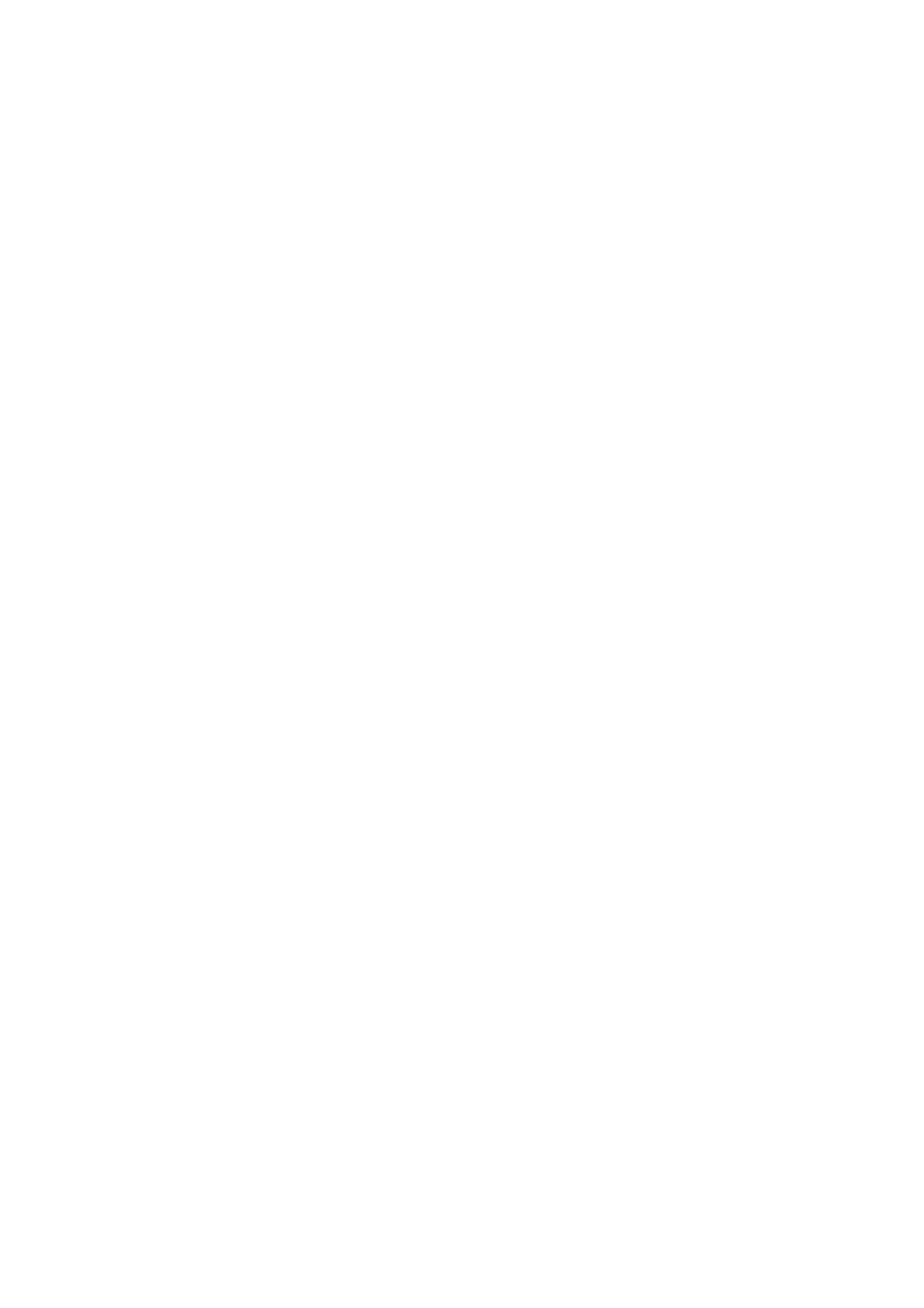





KANAL – Centre Pompidou *It Never Ends*  John M Armleder & guests

*It Never Ends*, part 1: 24 September - 27 December 2020 *It Never Ends*, part 2: 4 February - 25 April 2021

Originally scheduled for spring 2020, *It Never Ends*, carte blanche to John M Armleder, will now open in a revised and extended version on 24 September. The Swiss artist will take over the six floors of the Showroom for a period of seven months, before conversion works take place and before the reopening of the premises. This vast interdisciplinary project, entrusted to one of the major artists of the contemporary arts scene, is the confirmation of KANAL-Centre Pompidou's commitment to experimentation and openness.

John M Armleder who was born in 1948 and who lives and works in Geneva, is a painter, sculptor, designer of installations, performer, archivist, curator, collector, editor, bookseller, gallery owner and lots more. As such he has been one of the defining figures of the art world during the past fifty years. KANAL-Centre Pompidou invited the artist to take over the premises of the Showroom of the former Citroën garage for a period of seven months. In the six empty floors, Armleder has set up a dialogue with a series of monumental installations, conceived specifically for this space thus offering audiences a constellation of exhibitions, events and meetings so that they have the opportunity to plunge into his universe as well as that of those near and dear to him.

*It Never Ends* is a multi-dimensional artistic project that is vital and in constant movement. It is certainly the most important challenge that Armleder has been invited to conceive to date and presents a paradox; it is a personal exhibition, but at the same time one that invites the works of more than a hundred artists; a vast art exhibition, many of which are fleeting, and sometimes even invisible. It may give the impression of being like the ideal museum, but it is above all an experimental, interdisciplinary and polyphonic project. It is, in short, a 'Chinese Portrait' of the person who conceived it, for whom notions of hospitality, collaboration and friendships have always played a key role.

### Public Space

The exhibition is organised around a public space that covers the first two floors of the building and that is accessible for seven days a week with no admission fee. Once inside, the entrance the artist has allowed for a restaurant, a place to listen and meet, with at its heart a new installation made with worksite scaffolding, plants, lights, screens… Like an exhibition within an exhibition, it connects the ground floor and the first floor where the artist has produced one of his most important *furniture sculptures* on site. An experimental library (designed and produced in collaboration with the CIVA Culture and Architecture Centre), a temporary printing-press offering workshops for visitors of all kinds and a co-working place complete this public space, all free of charge.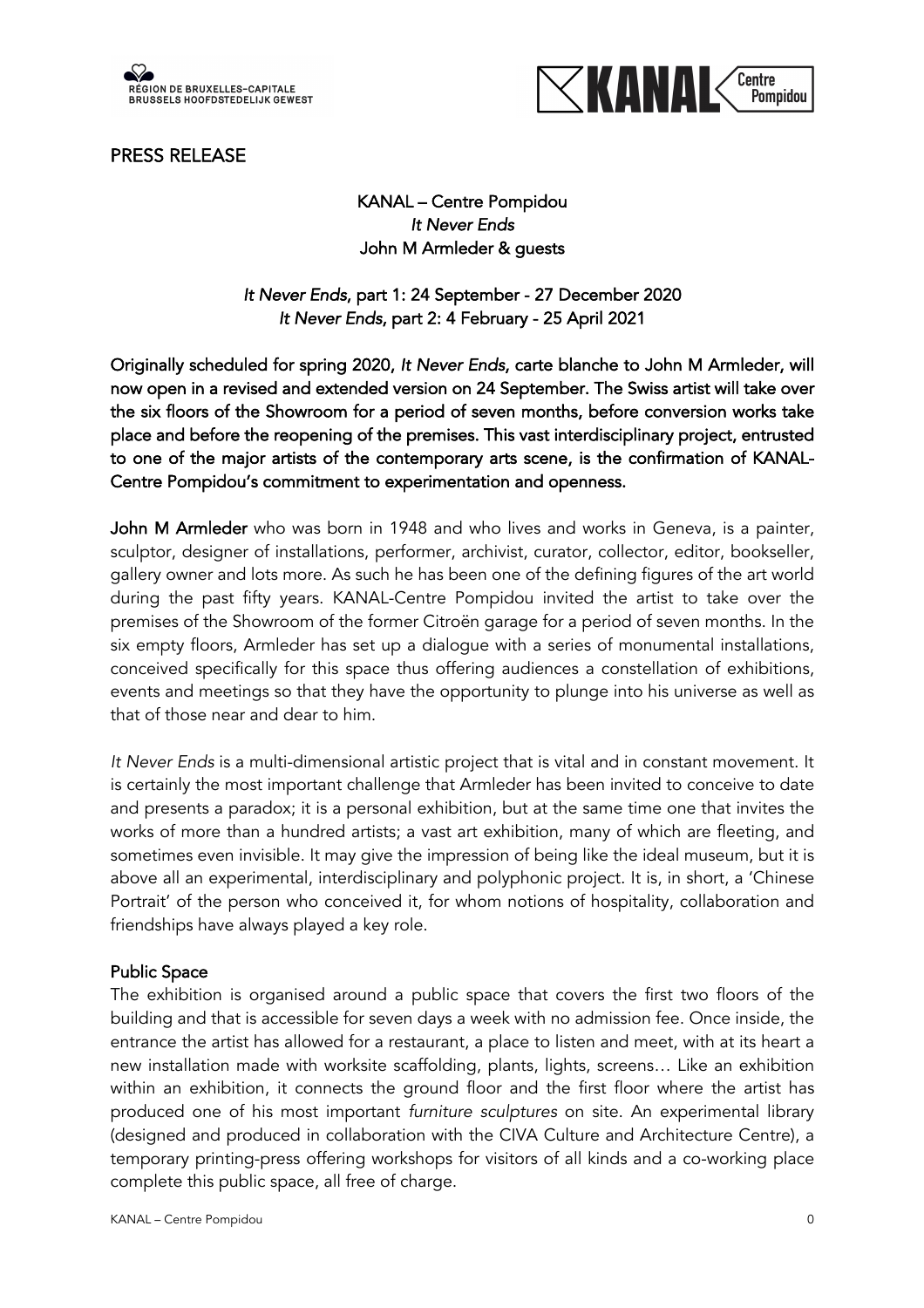



#### Monumental installations, temporary exhibitions and a programme of *live* events

*It Never Ends* continues over the four floors above: each of the spectacular industrial floors of the Showroom is taken over by Armleder in a distinct and specific style. Inside, in combination with a series of immersive art installations, the artist offers a programme of exhibitions that he himself has conceived and staged. These projects comprise invitations to other artists as well as presentations of different collections.

Armleder's project that will be split into two main parts (September-December 2020, February-April 2021), will be launched by an important programme of live projects featuring concerts, performances, projections, meetings and workshops, all conceived in dialogue with the artist. The project, that is structured around meetings that will take place on Thursday evening and at the weekend, with specific live events, practical activities for all types of audiences as well as visits, will be punctuated by four themed weekends with a more intense programme that is designed to offer a more in-depth experience of the main underlying themes of the exhibition.

#### **Hospitality**

From the moment that *It Never Ends* was conceived until now, the situation, the artistic context and our lives have all been turned upside down. This is why not only has the artist's project been reprogrammed, but KANAL-Centre Pompidou has also decided to include a moment of pause, reflection and open exchange in January between the two parts in order to take time to address the urgent questions of the moment. We will discuss the future and the changes that are called for, the role of museums today and of KANAL-Centre Pompidou as a future space for art, in particular through the key notions of community, knowledge and 'hospitality.

#### **Commissioners**

Bernard Blistène, Director, Centre Pompidou, Chief Commissioner Yann Chateigné, Associate Commissioner, KANAL-Centre Pompidou Anna Loporcaro, Assistant Art Director in charge of the public and partnerships, KANAL-Centre Pompidou Guy Gypens, Programmer, Live Performances, KANAL-Centre Pompidou Alain Benisty, Music Programmer, KANAL-Centre Pompidou Jonathan Pouthier, Conservation attaché at the Film Collection Department of the National Museum of Modern Art, Centre Pompidou, Paris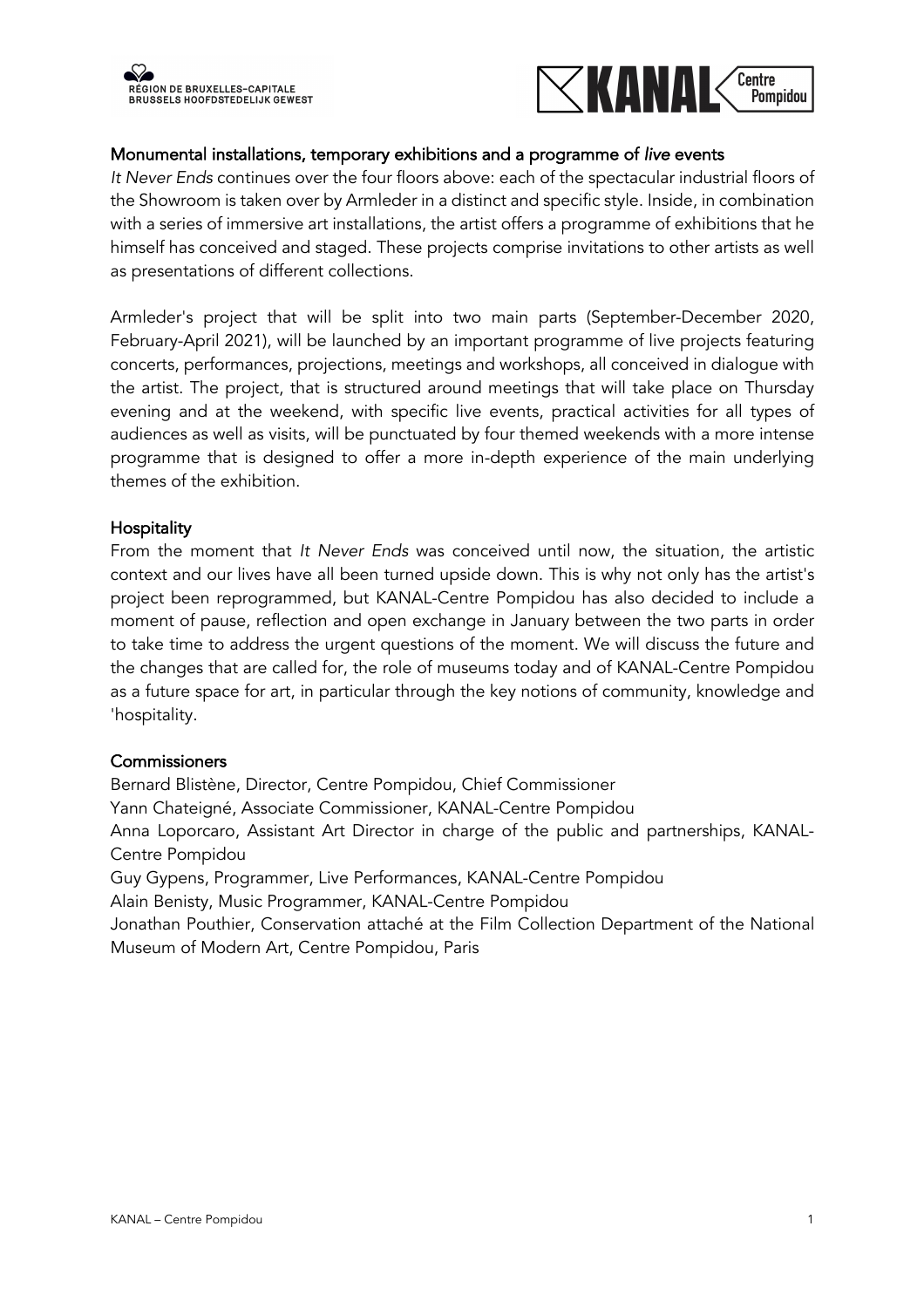

## EDITO

## After KANAL Brut, *It never ends* assumes the continuing development of the unique identity of the KANAL - Centre Pompidou project.

Over the past 14 months we have taken over the  $35,000$  m<sup>2</sup> of the old Citroën garage, left in its raw state, and put on an exhibit in the form of a firework display based on the collections of the Centre Pompidou and enriched on a continual basis by the Brussels art scene, in its most diverse forms. This was the first chapter in the construction of the future identity of KANAL - Centre Pompidou that will be revealed during the official opening.

We now open the second chapter of developing our identity, with a work that revolves around the artist John M Armleder, to whom we have offered carte blanche in the showroom of this iconic building. The choice for John M Armleder is highly significant of course. All of his work over the past 50 years has concentrated on a wide range of artistic disciplines and values such as friendship, encounters, loyalty and hospitality. All of which also form the DNA of the KANAL project.

*It Never Ends* will open on 24 September and run for 7 months until 25 April 2021. Structural work to transform the old Citroën garage into a 21<sup>st</sup> century museum will start on Monday 28 September. It will be an open museum, free for all, based on public spaces, a cultural metropolis that you visit for a thousand and one reasons, even to come and see an exhibition. If all goes well these works should be completed within 3 years, so that the project needed so badly by Brussels and its artists will open in the spring of 2024.

But *It Never Ends* also takes place amid the very unusual context of Covid-19 that has turned our lives upside down. The resulting new world status raises the question in particular about the role of culture in our societies (300 people can crowd into a plane, but our theatres, shows and concerts remain desperately empty). KANAL – Centre Pompidou could not remain indifferent to this issue which is essential for the future of our organisation. This is why we have joined forces with John M Armleder to spend time reflecting on this dilemma, a process that will take place during January 2021. A break from the frenzy of our project to question the meaning of our identity and our actions. A task that we want to undertake together with artists and the public. The aim is not to concentrate on the world of tomorrow (who are we to assume we could do that?) but to build bridges, come up with a concept of the museum of the future, realise our "declaration of dependence".

In the meantime KANAL-Centre Pompidou will be writing a great many more chapters enabling us to work together with the Brussels artistic scene and the citizens of Brussels on what will ultimately be the (I hope ever-evolving) identity of the KANAL project.

> Yves Goldstein Director KANAL – Centre Pompidou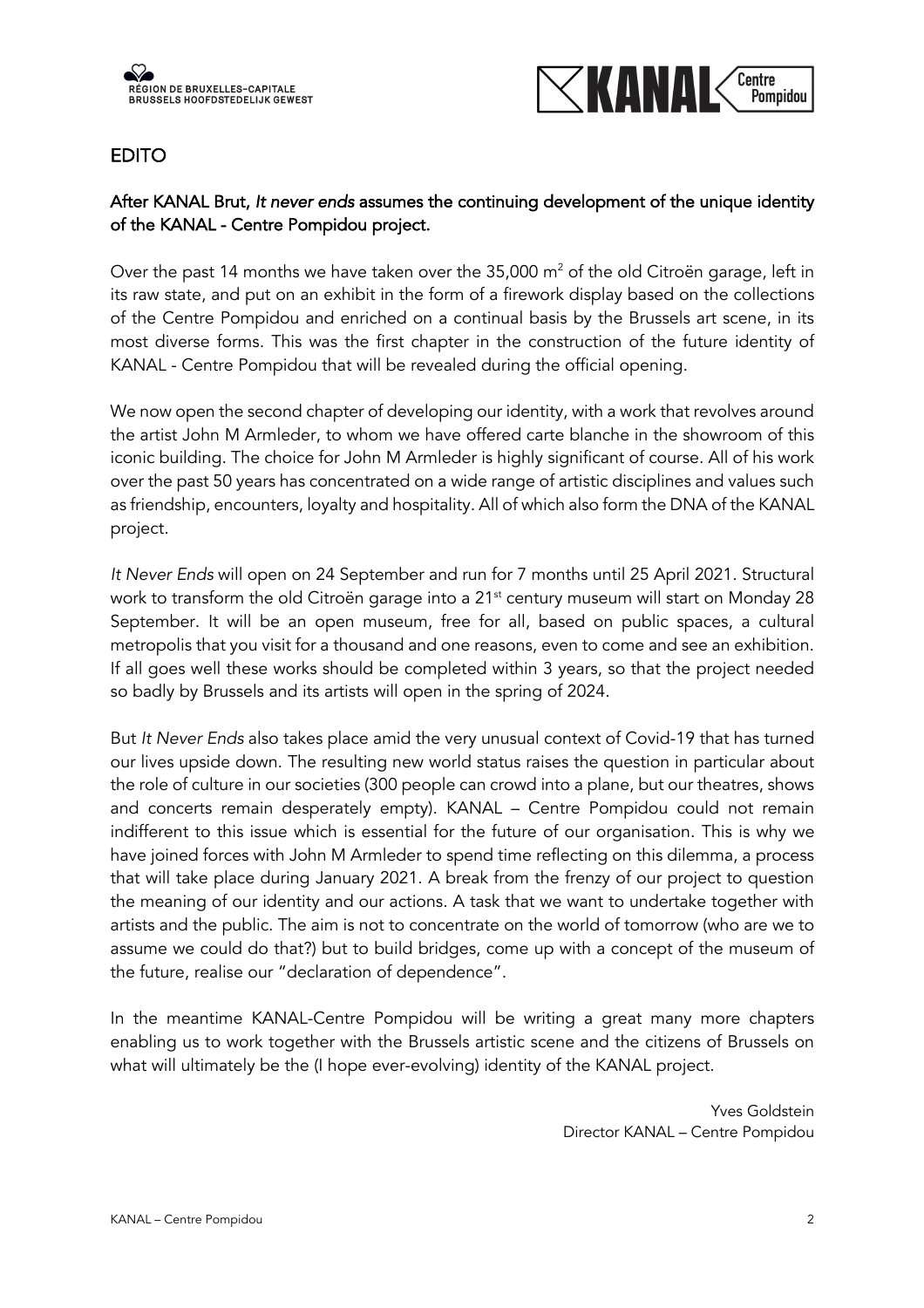

#### INVITED ARTISTS

#### Part. 1 24.09 – 27.12.2020

David Adamo Oren Ambarchi Carl Andre Anjan Fia Backström Bureau Barbier Bouvet Massimo Bartolini Francis Baudevin Lisa Beck Giovanna Belossi Wallace Berman Daniela Bershan Thomas Billas & Théa Hallak Valérie Bodson Martin Bonnaz Monica Bonvicini Gregory Bourrilly Ludovic Bourrily Petra Van Brabandt Olaf Breuning AA Bronson Marcel Broodthaers Chris Burden Evelien Cammaert Yaima Carrazana Valentin Carron Axel Claes & Daniel Wagener Bruce Conner Isabelle Cornaro Peggy Lee Cooper Stéphane Dafflon Philippe Decrauzat David Diao Emilie Ding Jason Dodge Tim Etchells Sylvie Fleury

Christian Floquet Francesca Gabbiani The Genevan Heathen Poul Gernes John Giorno Dan Graham Amy Granat Piero Golia Wade Guyton Fabrice Gygi Richard Haldrich Peter Halley David Helbich Samah Hijawi Gregor Hildebrandt Mette Ingvartsen Ann Veronica Janssens Karen Kilimnik Felix Kindermann Scott King Malsy Klasen Stéphane Kropf Anita de Laforêt Alix Lambert Jean-Paul Lespagnard Pierre Lefebvre & Nicolas Belayew Alexandre Lorgnier du Mesnil Elaine Lustig Cohen Christian Marclay Mentalklinik Jérôme Michez Sarah Minutillo Rabina Miya Simon Moretti Olivier Mosset Radouan Mriziga

Stephen O'Malley Amy O'Neill Virginia Overton Calixto Neto Genesis P-Orridge Laurent Pache Charlemagne Palestine Joris Perdieus Mai-Thu Perret Jérôme Porsperger Gerwald Rockenschaub Ugo Rondinone Dieter Roth Estelle Saignes Alexane Sanchez Carolee Schneemann Peter Schuyff Teresa Sdralevich Isabelle Sidaine Haim Steinbach Nick Steur Caroline Sury & Ludovic Ameline Mary Szydlowska Eric Thielemans Blair Thurman John Tremblay Laetitia Troilo Pierre Vadi Xavier Veilhan Kris Verdonck Arlette Vermeiren Parker Williams Steph Wunderbar Jordan Wolfson

 $\le$ kanak

Centre

Pompidou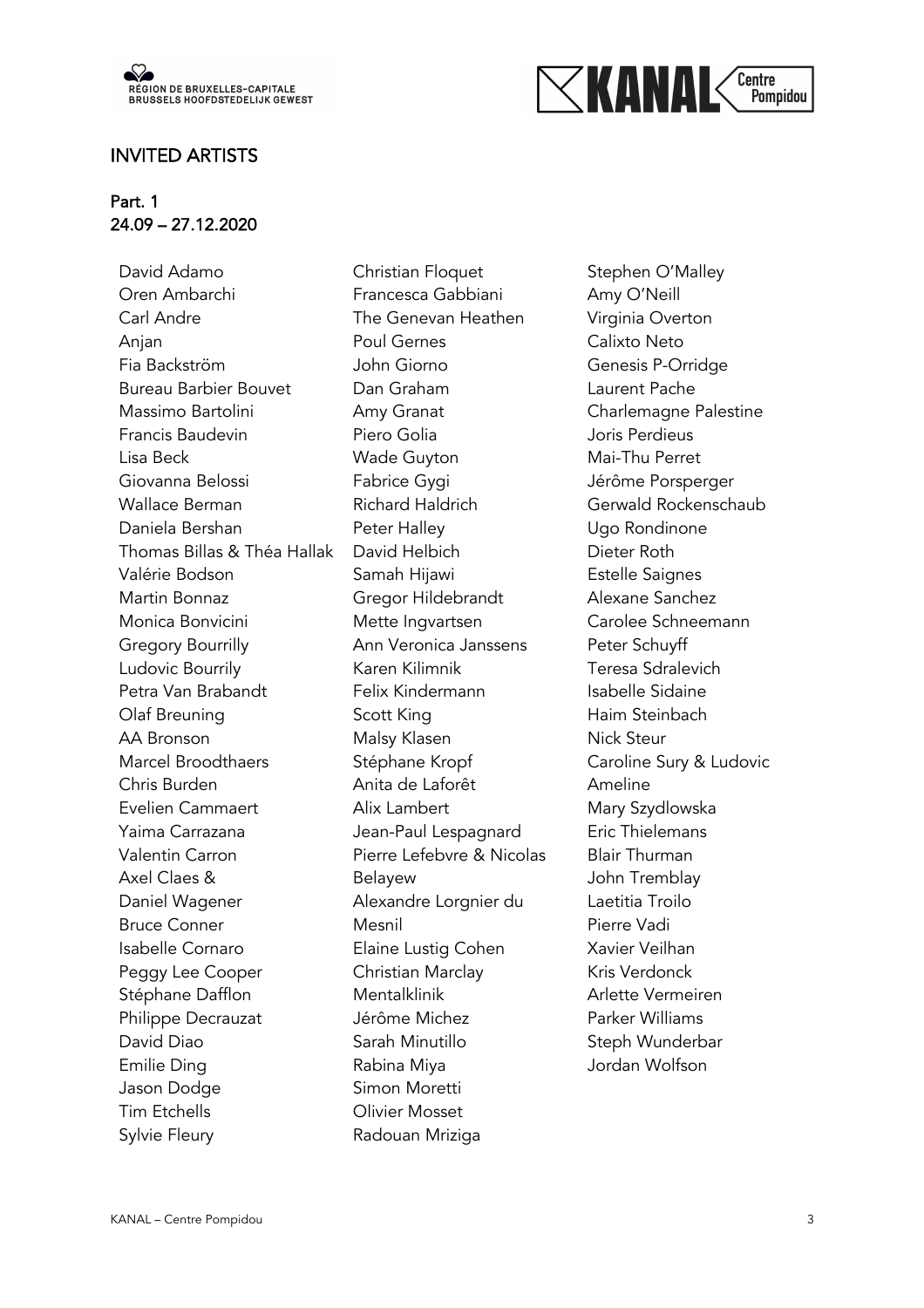



PARTNERS

#### STRUCTURELE PARTNERS









# INSTITUTIONELE PARTNERS



STICHTING PARTNERS





Koning Boudewijnstichting Fondation Roi Baudouin König-Baudouin-Stiftung<br>König-Baudouin-Stiftung<br>King Baudouin Foundation

## GEPRIVILIGEERDE PARTNERS





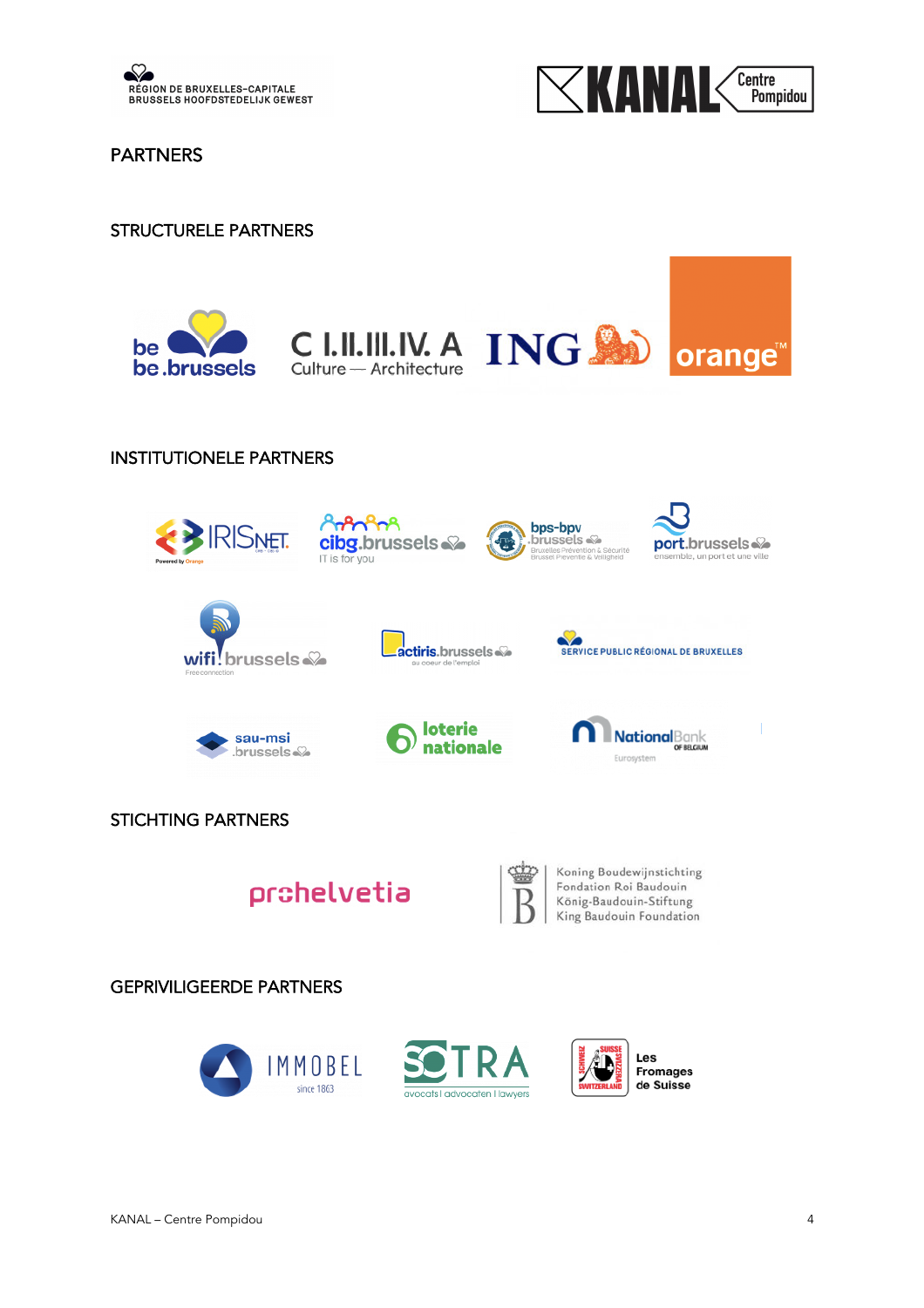



#### PROMOTIONELE PARTNERS



MEDIAPARTNERS



TOERISTISCHE PARTNERS

visit.brussels